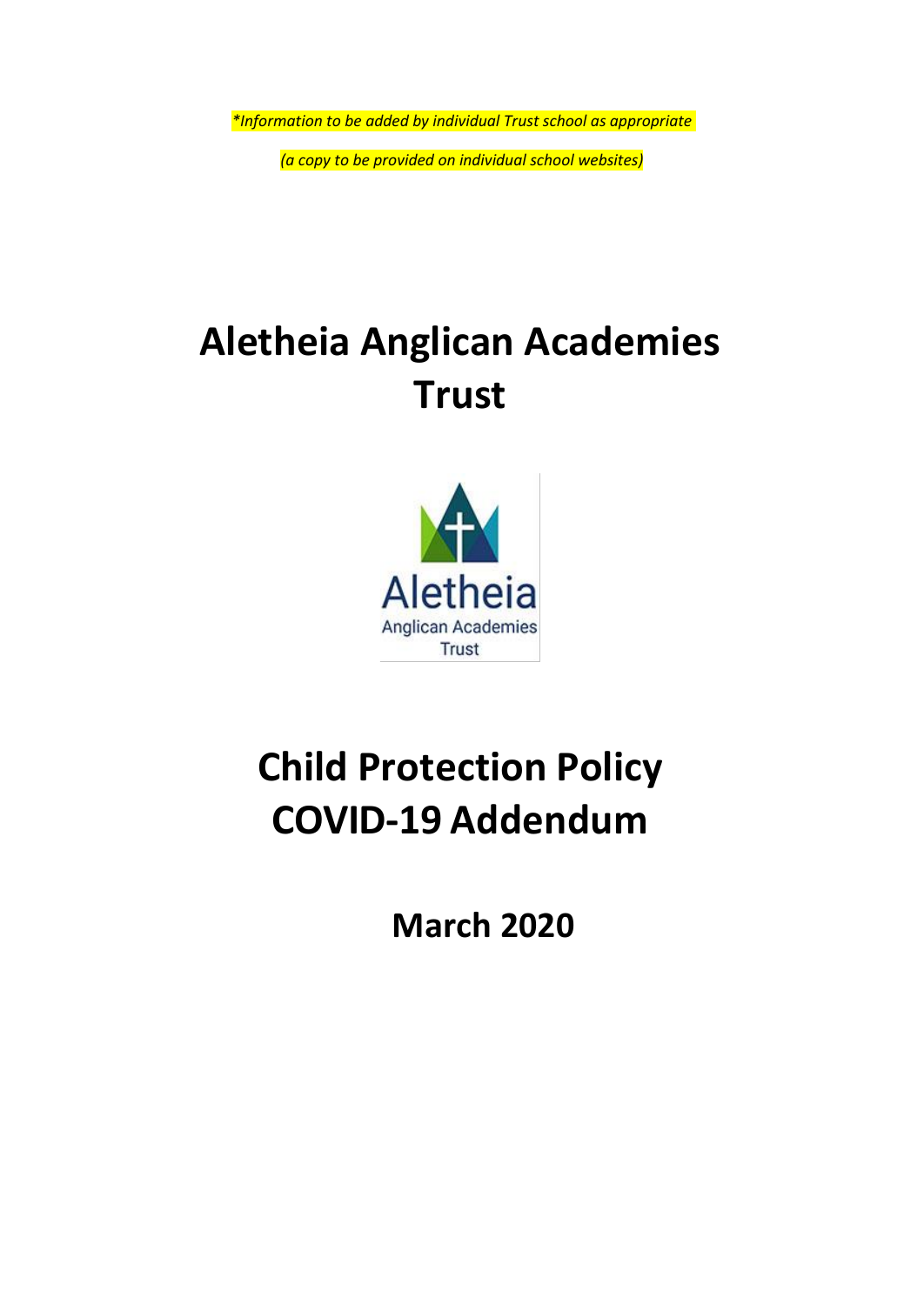From the 23<sup>rd</sup> March 2020, parents and carers were asked to keep their children at home while all schools closed to the majority of students. Schools are partially open only to cater for children of workers critical to the COVID-19 response or those who are considered vulnerable and cannot be kept safe at home due to a parent or carer working.

Throughout the COVID-19 closure, the priority of the school remains to ensure that the best interests and safety of the children comes first.

#### **Reporting a concern about a child**

All staff are trained to use MyConcern to report a safeguarding concern and follow up with an email or telephone call to the Designated Safeguarding Lead. In the event of an immediate safeguarding concern, all staff are aware of how to make a referral or to seek the appropriate advice for themselves. Staff are aware that they can refer or seek advice about any child, not just those attending a Trust school. A DSL or Deputy DSL will always be on call during school opening hours. The DSL contact details are available on the school website should a parent, carer or other adult need to get in touch to raise a concern. Where the provision available to students is at a hub school within the trust, a school DSL will always be on call.

#### **Staffing throughout COVID-19 closure**

All staff supervising and working with children during the school closure will be subject to the necessary safeguarding checks as is standard. The necessary detail will be recorded on the Single Central Record. Other adults will be not be permitted to be onsite working with students. The leadership team will ensure that they are aware of all adults on site and that all the necessary checks have taken place.

#### **Online working**

Students will access google classrooms. The classrooms have been set up and security checked by the AAAT IT team. The necessary filters will remain in place for all students and staff using school computers. Students and staff may only communicate via google classroom and school email. The Trust will ensure the use of online learning tools and systems is in line with privacy and data GDPR requirements. Staff will follow the same principles for online teaching as with in school teaching as set out in the Staff Code of Conduct and the Teachers' Standards.

#### **Meetings**

All meetings for children in need, children subject to a child protection plan, those with an EHCP, children in care or children previously in care will, where realistically possible, go ahead via conference calling. A DSL or SENCO (whichever is most appropriate) will attend. Other non-essential meetings will be rescheduled as appropriate. The DSLs and SENCO will remain in contact with outside agencies as appropriate.

#### **Reporting a concern about a member of staff**

If staff or volunteers have concerns about a member of staff who may pose a safeguarding risk to children, they must immediately contact the Headteacher, Head of School or DSL. The NSPCC whistleblowing advice line can also be contacted on 0800 028 0285 or emai[l help@nspcc.org.uk](mailto:help@nspcc.org.ukft) If staff or volunteers are worried about the welfare of a member of staff, they should raise this immediately with the Headteacher, Head of school or DSL. The Headteacher, Head of School or DSL will take immediate action in line with guidance.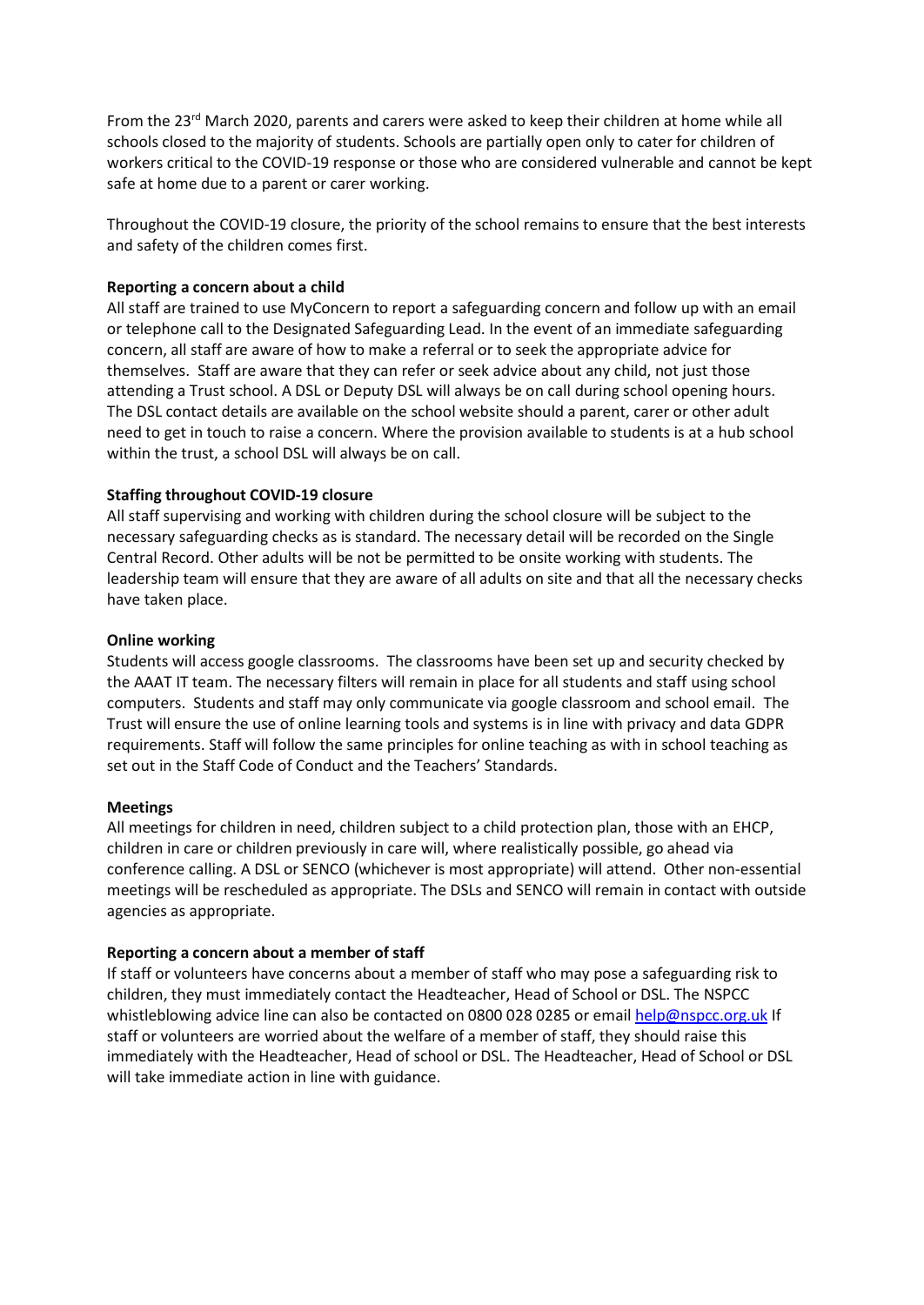## **Contact with students, parents and carers**

The school will contact parents and carers, at least weekly via email, telephone or text message. The school will also use social media pages for sharing of news. Students will keep in regular contact with teachers via google classrooms. School email is also available for all students (and parents) to contact school staff. The pastoral team will support by making regular contact with parents, carers and students as appropriate.

## **Supporting children not in school**

The Trust is committed to ensuring the safety and welfare of all its students. Where the DSL has identified a child to be on the edge of outside agency support or would normally receive pastoral support in school, a robust communication plan is in place for that student. A contact log is kept centrally and updated daily. The contact log is monitored by the DSL. Contact can be via email, telephone or google classroom and is reviewed at least weekly. Where concerns arise, the DSL will consider a referral for outside agency support as appropriate.

## **Supporting children in school**

School will continue to be a safe place for all students to attend and flourish. The Headteacher/Head of School will ensure that appropriate staff are on site and staff to pupil ratio numbers are appropriate. The Trust will refer to the Government guidance for education and childcare settings on how to implement social distancing and continue to follow the advice from Public Health England on handwashing and other measures to limit the risk of spread of COVID19. The Trust will ensure that where we care for children of critical workers and vulnerable children on site, we ensure appropriate support is in place for them.

## **Peer on peer abuse**

The Trust recognises that during the closure a revised process may be required for managing any report of such abuse and supporting victims. Where the school receives a report of peer on peer abuse, they will follow the principles as set out in part 5 of KCSIE and of those outlined within of the Child Protection Policy. The school will listen and work with the young person, parents/carers and any outside agency required to ensure the safety and security of that young person. Concerns and actions must be recorded on MyConcern and appropriate referrals made.